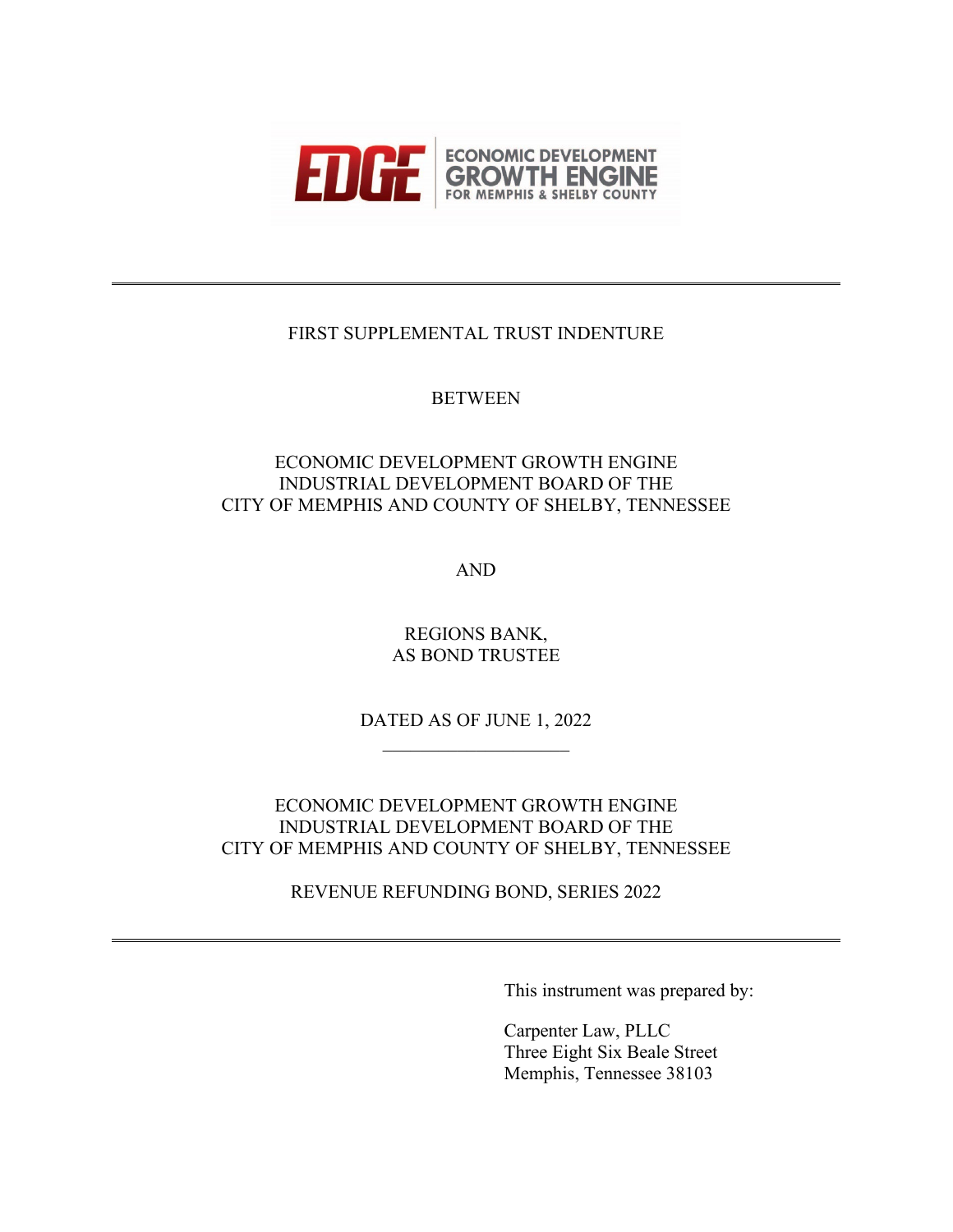This **FIRST SUPPLEMENTAL TRUST INDENTURE** (this **"Supplemental Indenture"**), dated as of June 1, 2022, is entered by and between the ECONOMIC DEVELOPMENT GROWTH ENGINE INDUSTRIAL DEVELOPMENT BOARD OF THE CITY OF MEMPHIS AND COUNTY OF SHELBY, TENNESSEE (the **"Issuer"**) and REGIONS BANK, as bond trustee (the **"Bond Trustee"**) under a Trust Indenture dated as of August 15, 2011, between the Issuer and the Bond Trustee (the "2011 Indenture" and together with the Supplemental Indenture, the **"Indenture"**).

#### **W I T N E S S E T H:**

**WHEREAS**, the Port Commission (the **"Port Commission"**) is a commission created and governed by State of Tennessee Private Acts 1947, Ch. 500, as amended, and Ch. 529, as amended, City of Memphis Charter Article 61, Section 627, *et seq.*, as amended, and Shelby County Code of Ordinances Section 32-271, *et seq.*, as amended (collectively, the **"Port Commission Act"**). The Port Commission is a joint commission between the County and the City and is organized under the Port Commission Act. The purpose of the Port Commission is to, among other things, provide for the ownership, operation, maintenance and development of a harbor and port in the County and/or the City (the **"Port"**). The Port Commission works with the federal government for the provision of a more modern harbor and encourages developments on the Mississippi River;

**WHEREAS**, the Economic Development Growth Engine Industrial Development Board of the City of Memphis and County of Shelby, Tennessee ("**EDGE**" or **"Issuer"**), is a public nonprofit corporation organized under the laws of the State of Tennessee (the **"State"**), created under the provisions of Sections 7-53-101, *et seq.*, of the Tennessee Code Annotated (the **"IDB Act"**);

**WHEREAS, EDGE** constitutes a public instrumentality of the City of Memphis, Tennessee (the **"City"**) and the County of Shelby, Tennessee (the **"County"**) for the purposes, among others, of providing opportunities to finance, acquire, own, lease, or dispose of properties, to the end that such entities may be able to maintain and increase employment opportunities, increase the production of agricultural commodities, and increase the quantity of housing available in affected municipalities by promoting industry, trade, commerce, tourism and recreation, agriculture and housing construction by inducing manufacturing, industrial, governmental, educational, financial, service, commercial, recreational, and agricultural enterprises to locate in or remain in this state and further the use and production of its agricultural products and natural resources and to provide for the acquisition and installation of devices, equipment and facilities for the collection, reduction, treatment, and disposal of such wastes and pollutants;

**WHEREAS, EDGE** is authorized by the IDB Act to issue revenue bonds payable solely from the revenues and receipts from the applicable revenues of the financial project, or from other sources, and secured by a pledge of certain revenues and receipts and a mortgage on any land, buildings, improvements, furnishings, and equipment so acquired. EDGE has no taxing power;

**WHEREAS,** the IDB Act and the Port Commission Act shall be collectively referred to herein as the **"Act"**;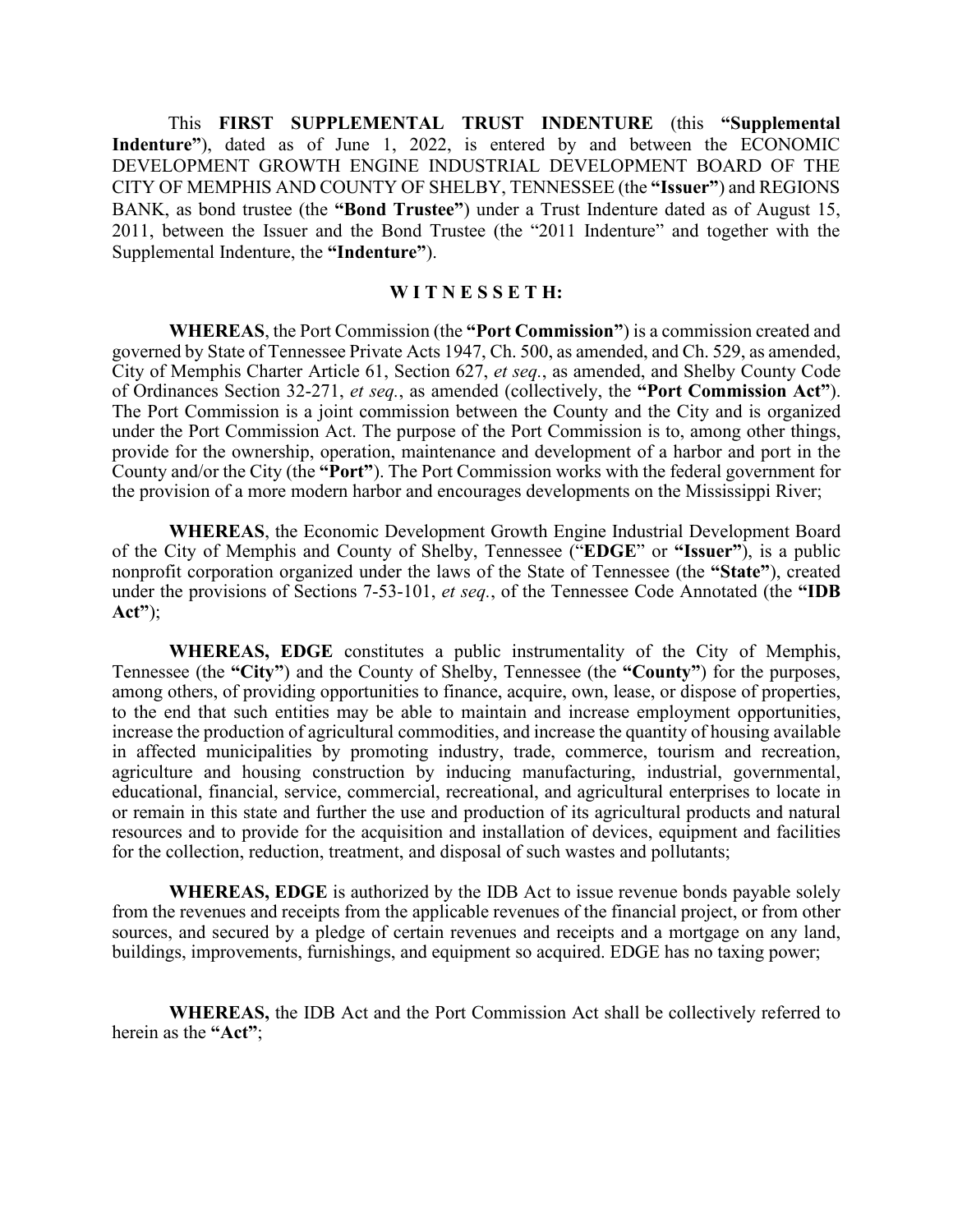**WHEREAS**, pursuant to the 2011 Indenture, the Port Commission issued its Memphis and Shelby County Port Commission Development Revenue Bonds, Series 2011 in the principal amount of \$40,795,000 (the **"Series 2011 Bonds"**);

**WHEREAS**, it is now deemed necessary and desirable to issue, pursuant to the terms of the Indenture, Economic Development Growth Engine Industrial Development Board of the City of Memphis and County of Shelby, Tennessee Development Revenue Refunding Bond, Series 2022 (the "Series 2022 Bond") for the purpose of refunding and defeasing the Series 2011 Bonds for debt service savings and to enter into a supplemental trust indenture providing for the issuance of such bonds and for their payment and security; and

**WHEREAS**, the Issuer has determined that the public interest will be best served and that the purposes of the Act can be more advantageously obtained by the Issuer's issuance of bonds in order to refund the Series 2011 Bonds on a current basis for savings as aforesaid; and

**WHEREAS**, the execution and delivery of this Supplemental Indenture, Bond Purchase Agreement and Refunding Trust Agreement have been in all respects duly and validly authorized by resolutions duly passed and approved by the Issuer; and

**WHEREAS**, all things necessary to make the Series 2022 Bond, when authorized by the Issuer and authenticated by the Bond Trustee and issued as provided in the Indenture and this Supplemental Indenture, the valid, binding and legal obligations of the Issuer according to the import thereof.

## **IT IS HEREBY COVENANTED, DECLARED AND AGREED** as follows:

### **ARTICLE I DEFINITIONS**

Section 101. Definitions. The words and terms used in this Supplemental Indenture which are defined in the Indenture shall have the respective meanings given them in the Indenture unless the context indicates another or different meaning or intent.

Section 102. Construction. All references in this instrument to designated "Articles," "Sections" and other subdivisions are to the designated Articles, Sections and other subdivisions of this instrument as originally executed. The words "herein," "hereof' and "hereunder" and other words of similar import refer to this Indenture as a whole and not to any particular Article, Section or other subdivision unless the context indicates otherwise.

Section 103. Issuer. All references in the Indenture to "Issuer") shall in connection with the Series 2022 Bond be deemed to hereafter refer to EDGE.

# **ARTICLE II THE SERIES 2022 BOND**

Section 201. Authorization of Series 2022 Bond. Pursuant to this Supplemental Indenture, there is hereby authorized to be issued a Series 2022 Bond in an amount not to exceed Twenty-Nine Million Dollars (\$29,000,000);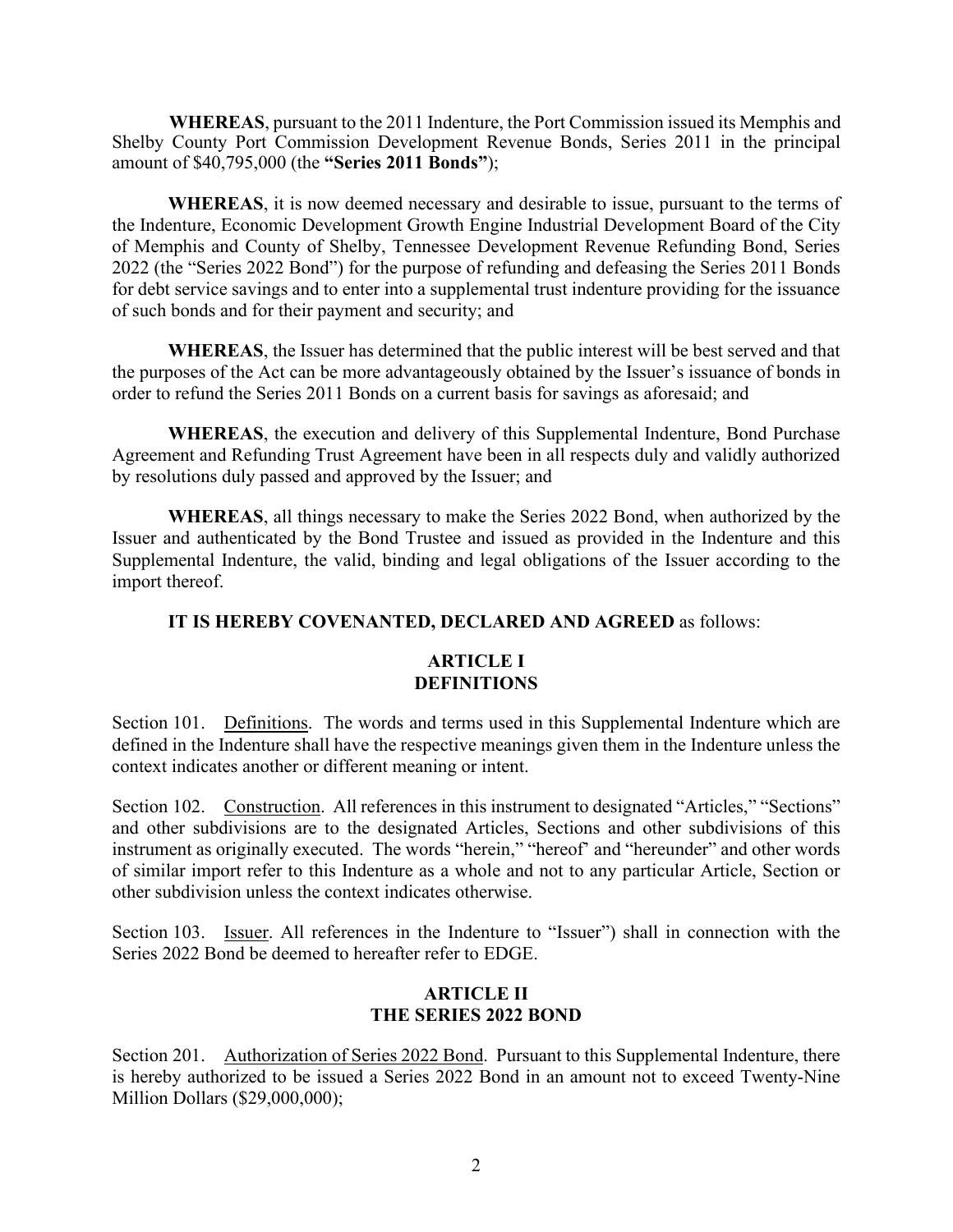Section 202. Issuance of Series 2022 Bond. The Series 2022 Bond shall be designated the "Economic Development Growth Engine Industrial Development Board of the City of Memphis and County of Shelby, Tennessee Revenue Refunding Bond, Series 2022, the **"Series 2022 Bond"**) in an amount not to exceed Twenty-Nine Million Dollars (\$29,000,000) and the proceeds shall be utilized for the purposes of (i) refunding, for savings, the Series 2011 Bonds and (ii) paying certain costs incurred in connection with the issuance of the Series 2022 Bond;

Section 203. Security for the Series 2022 Bond. The Series 2022 Bond shall be a limited obligation of the Issuer payable solely from and secured by an assignment and pledge of the Trust Estate granted under the Indenture consisting primarily of (i) all right, title and interest of the Port Commission in and to the Revenues (defined in the Indenture), (ii) all right, title and interest of the Port Commission in and to that certain Interlocal Agreement by and among the County, the City and the Port Commission, (iii) all profits, income and other sums due and to become due under and pursuant to any of the foregoing, and (iv) all moneys and securities in any one of the funds or accounts established under the Indenture (other than the Rebate Fund). The Issuer has no taxing power;

Additionally, under the Interlocal Agreement, the County and the City, pursuant to the provisions of the Act, have covenanted to timely appropriate from legally available non-ad valorem revenues sufficient moneys to pay scheduled debt service on the Series 2011 Bonds, and any additional bonds issued to refund the Series 2011 Bonds such as the Series 2022 Bond. Also under the Interlocal Agreement, the County and the City have agreed to pay the costs of administration of the additional bonds such as the Series 2022 Bond, including fees and expenses of the Trustee and Paying Agent. The obligation of the County and the City to support the payment of debt service on the Series 2022 Bond shall be apportioned on the following basis: 50% from the County, and 50% from the City, and shall not be a joint obligation. The maximum amount of the County's or the City's support obligation, respectively, under the Interlocal Agreement is the debt service on not to exceed \$22,000,000 of the principal amount of the bonds. **The obligation to support the payment of debt service on the Series 2022 Bond is not a general obligation of the County or the City.**

Section 204. Limited Liability. The Series 2022 Bond and the interest thereon do not now and shall never constitute a charge against the general credit or taxing power of the Issuer, the State or any political subdivision thereof including, without limitation, the City and the County and the Series 2022 Bond and the interest thereon do not now and shall never constitute a debt of the State or any political subdivision thereof, including, without limitation, the City and the County, within the meaning of any constitutional or statutory provision whatsoever. Neither the State nor any political subdivision thereof including, without limitation, the City and the County, shall in any event be liable for the payment of the principal of, premium, if any, or interest on the Series 2022 Bond or for the performance of any pledge, mortgage, obligation or agreement of any kind whatsoever that may be undertaken by the Issuer (except to the extent that the City and the County is obligated under the Interlocal Agreement). No breach by the Issuer of any such pledge, mortgage, obligation or agreement shall impose any liability, pecuniary or otherwise, upon the State or any political subdivision thereof including, without limitation, the City and the County, or any charge upon their general credit or taxing power;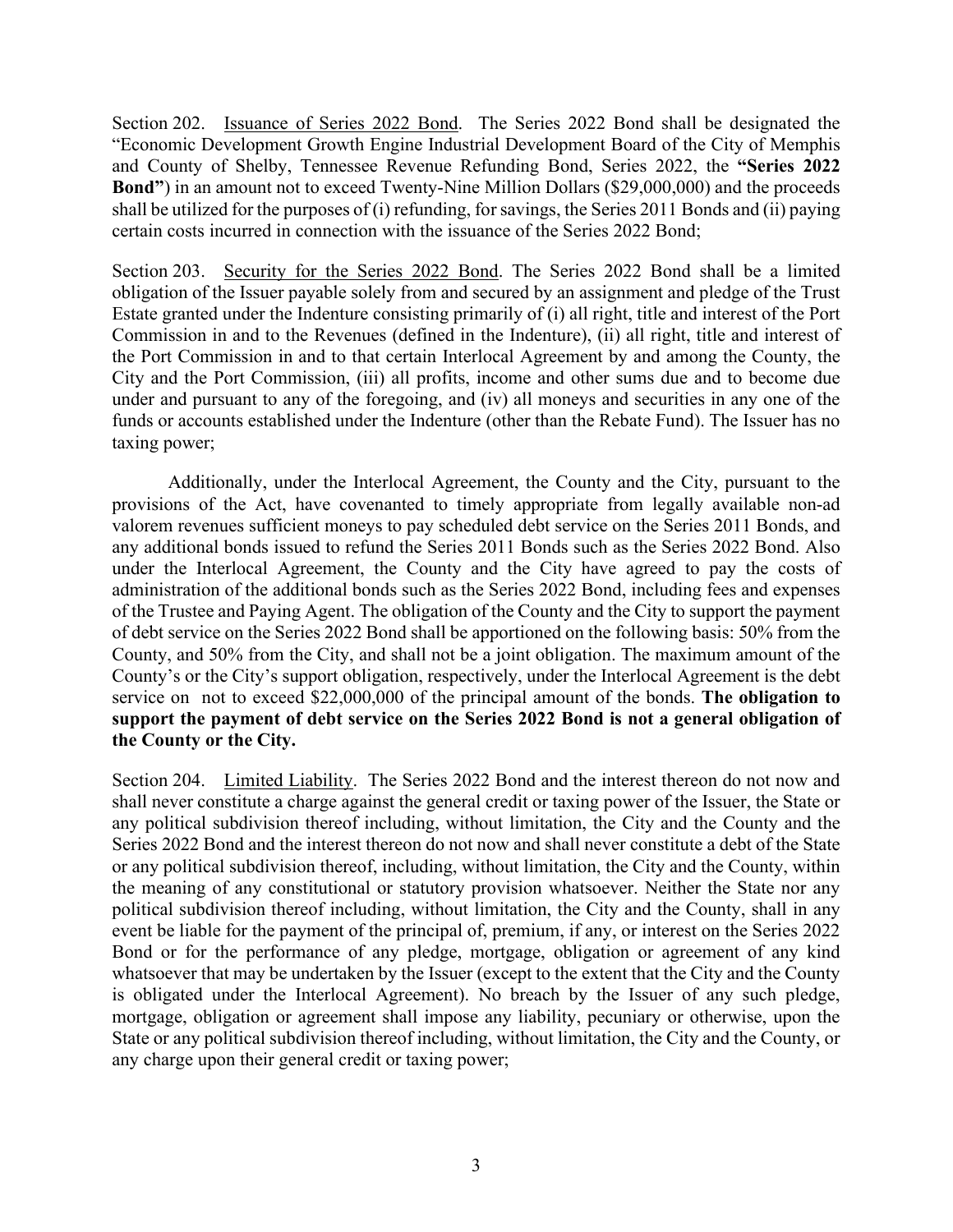#### **ARTICLE III APPLICATION OF BOND PROCEEDS AND REQUIRED FUND DEPOSITS**

Section 301. Deposit of Funds. The Issuer shall deposit all of the net proceeds from the sale of the Series 2022 Bond as follows:

(1) Deposit \$\_\_\_\_\_ with Regions Bank, as bond trustee under the Indenture, to provide for the defeasance and payment of the Series 2011 Bonds thereunder.

(2) Deposit \$ of such proceeds to the credit of the Costs of Issuance Fund hereby created to be used for the payment of expenses for any recording, trustee's and depository's fees and expenses, accounting and legal fees, financing costs (including costs of acquiring investments for the funds and escrows) and other fees and expenses incurred or to be incurred by or on behalf of the Issuer in connection with or incident to the issuance and sale of the Series 2022 Bond. At such time as the Bond Trustee is furnished with a Written Request executed by the Issuer stating that all such fees and expenses have been paid, the Bond Trustee shall transfer any money remaining in the Costs of Issuance Account in accordance with such Written Request.

### **ARTICLE IV MISCELLANEOUS**

Section 401. Severability. If any provision of this Supplemental Indenture shall be held or deemed to be or shall, in fact, be inoperative or unenforceable as applied in any particular case in any jurisdiction or jurisdictions or in all jurisdictions, or in all cases because it conflicts with any other provision or provisions or any constitution or statute or rule of public policy, or for any other reason, such circumstances shall not have the effect of rendering the provision in question inoperative or unenforceable in any other case or circumstance, or of rendering any other provision or provisions herein contained invalid, inoperative, or unenforceable to any extent whatever.

The invalidity of any one or more phrases, sentences, clauses or Sections in this Indenture contained, shall not affect the remaining portions of this Indenture, or any part thereof.

Section 402. Counterparts. This Supplemental Indenture may be simultaneously executed in several counterparts, each of which shall be an original and all of which shall constitute but one and the same instrument.

Section 403. Applicable Law. This Supplemental Indenture shall be governed exclusively by the applicable laws of the State of Tennessee.

[Remainder of Page Intentionally Left Blank; Signature Page Follows.]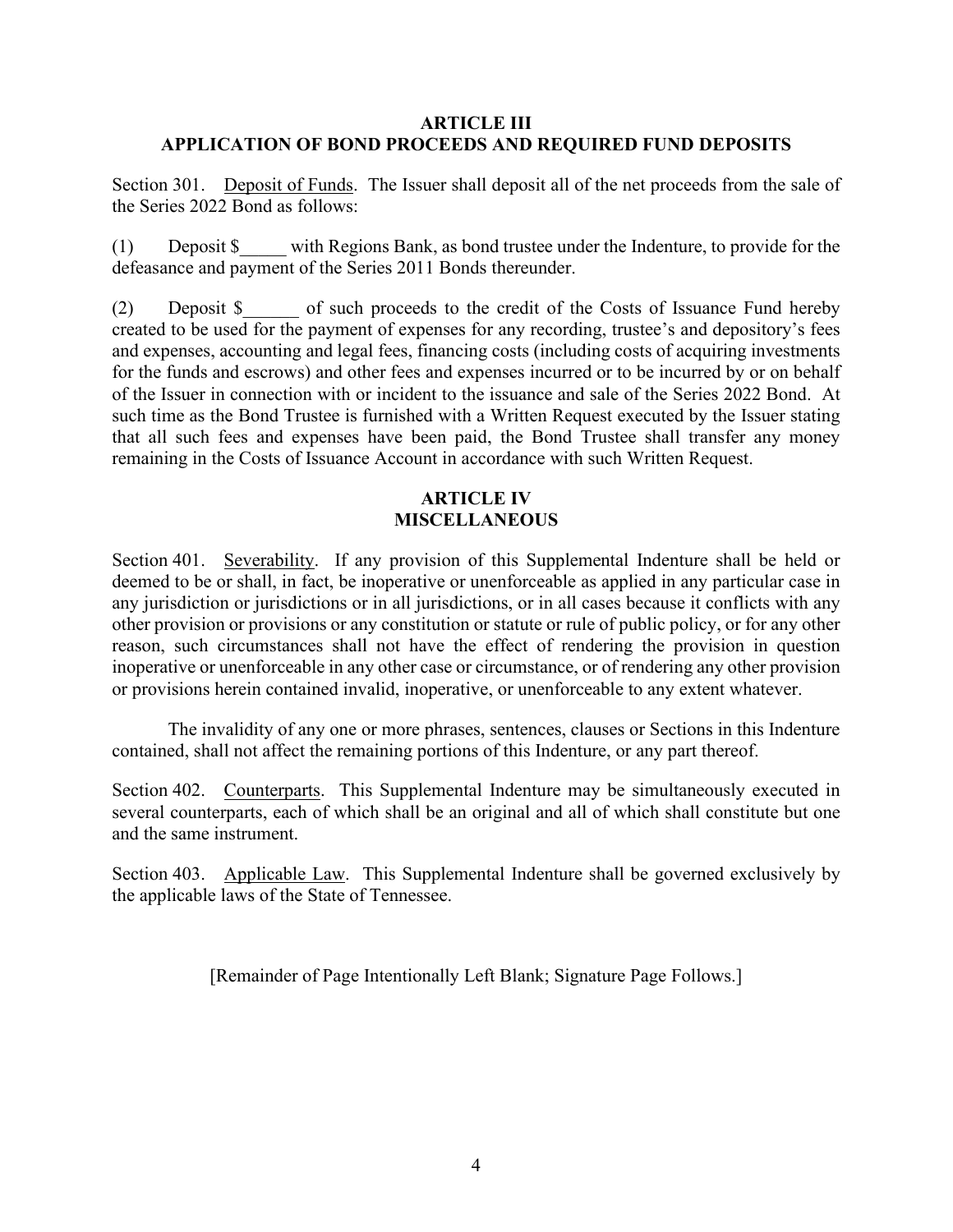**IN WITNESS WHEREOF,** the **ECONOMIC DEVELOPMENT GROWTH ENGINE INDUSTRIAL DEVELOPMENT BOARD OF THE CITY OF MEMPHIS AND COUNTY OF SHELBY, TENNESSEE**, has caused these presents to be signed in its name and on its behalf by its President and, to evidence its acceptance of the trusts hereby created, Regions Bank has caused these presents to be signed in its name and on its behalf by one of its authorized officers, all as of the day and year first above written.

### **ECONOMIC DEVELOPMENT GROWTH ENGINE INDUSTRIAL DEVELOPMENT BOARD OF THE CITY OF MEMPHIS AND COUNTY OF SHELBY, TENNESSEE**

| $\overline{By:}$ |  |  |  |
|------------------|--|--|--|
| Name:            |  |  |  |
| Title:           |  |  |  |

ATTEST:

Secretary

 $\mathcal{L}_\text{max}$  , where  $\mathcal{L}_\text{max}$ 

REGIONS BANK, as Trustee

By:

Name: Title:

[Signature Page to Supplemental Trust Indenture]